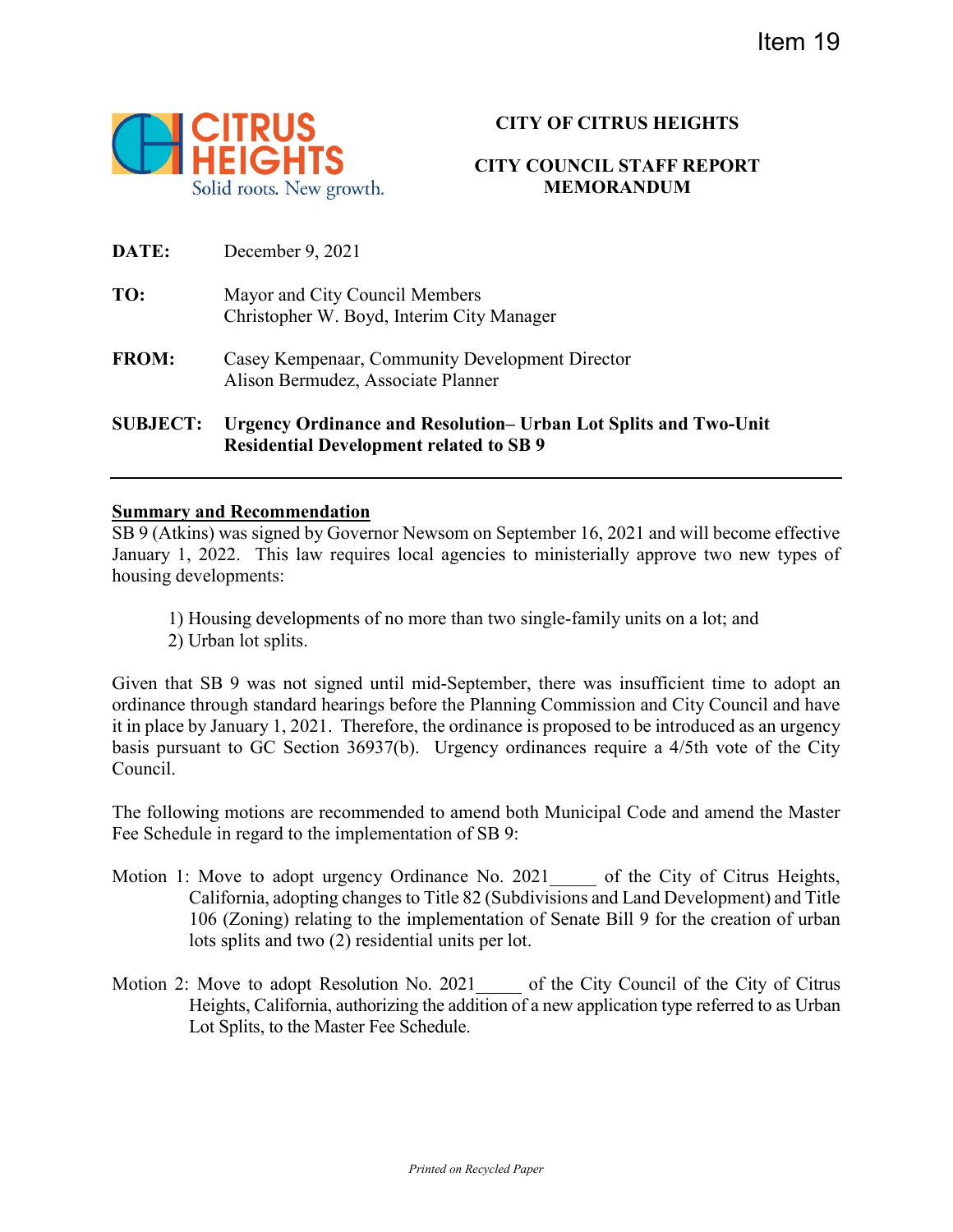**Subject: SB 9 Urgency Ordinance Date: December 9, 2021 Page 2 of 5**

### **Fiscal Impact**

There is no direct fiscal impact. A resolution has been provided which includes an update to the Master Fee Schedule to include the new application type of Urban Lot Splits. The fee collected will be fully funded by Urban Lot Split applicants to cover staff's time to review the Urban LotSplit application. More information is provided under the Application and Development Fee section of this report.

### **Background and Analysis**

SB 9 can be broken into two primary components: 1) provisions that allow subdivisions of a singlefamily zoned lot into two individual lots; and 2) provisions that allow construction of two units on a single-family zoned property. These provisions can be used in concert, so an applicant could also subdivide and build two units on each parcel.

Below is an overview of the key components to SB 9:

## *Qualifying Properties*

SB 9 applies to any property zoned single-family. In Citrus Heights, this includes the RD-1 through RD-5 zones and Special Planning Areas that allow single-family residences. Properties are precluded from using SB 9 for two-unit projects and/or subdivisions if they are located in any of the following areas:

- Within a special flood hazard area or regulatory floodway, unless certain requirements are met;
- Lands identified for conservation in an adopted conservation plan or under a conservation easement; and
- Within a historic district or on a site that is designated as historic.

### *Number of Units*

The legislation allows for the development of two-units on qualified properties. It is possible that a property developed under SB 9 may utilize both the lot split and two-unit development provisions resulting in an ultimate build out of four units, even though the property is zoned single-family.

### *Development Standards*

The law allows the city to apply objective development standards, however; those standards cannot preclude construction of at least two units, each at least 800 square feet in size. Objective standards are standards that involve no exercise in judgment to apply, such as numeric setback requirements, height, lot coverage, etc. The city has developed an Urban Lot Split and Two-Unit Development Ordinance for developments that take advantage of SB 9.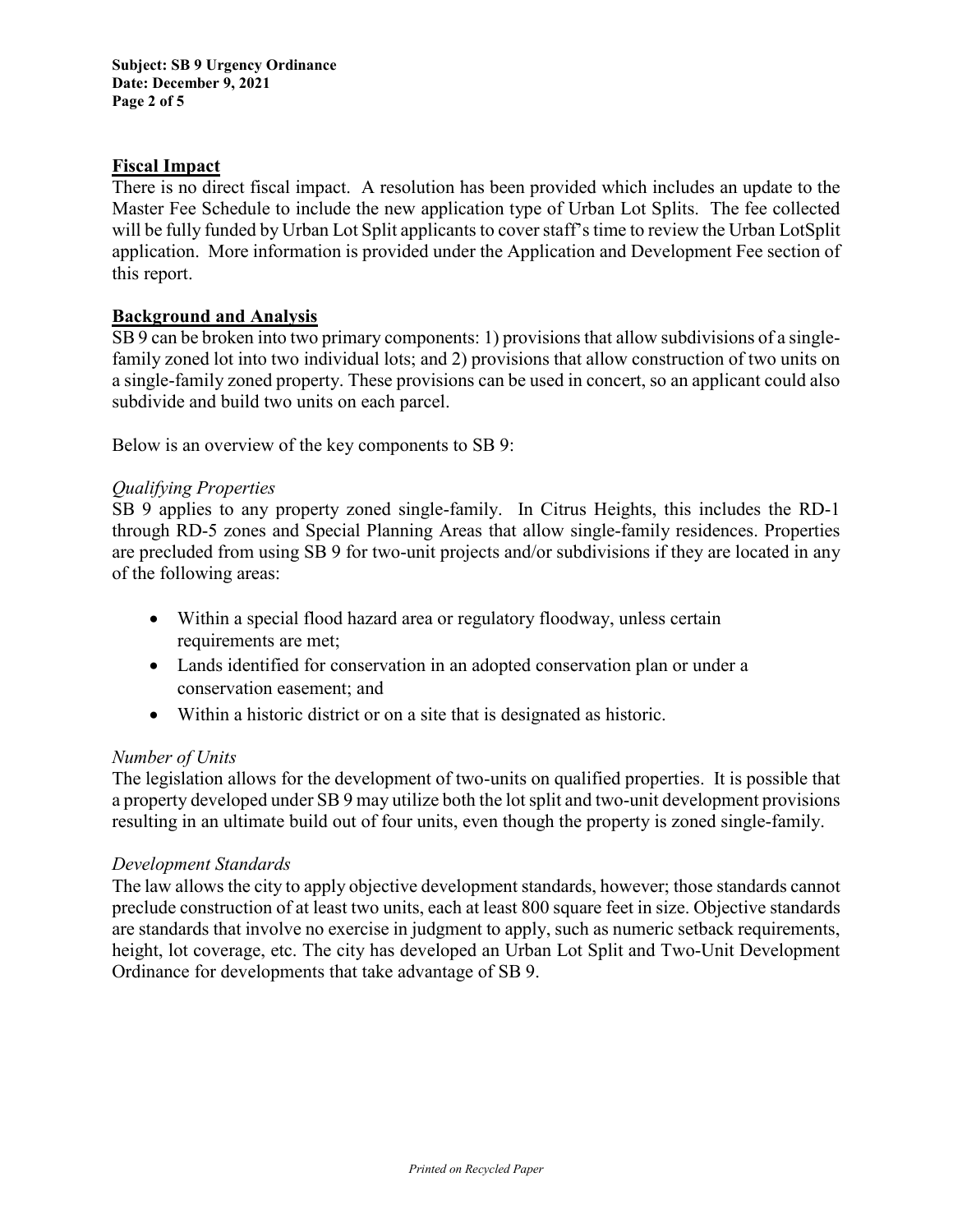SB 9 includes the following mandatory development standards for both the urban lot split and twounit development projects:

- Cannot require more than four-foot side and rear setbacks;
- No setback can be required for existing structures nor can the city require the correction of non-conforming zoning conditions on a property as a condition of approval of a project or deny a project due to existing non-conforming conditions (applies only to the Urban Lot Split);
- Easements must be provided for public services and facilities;
- Cannot require more than one parking space per unit. Cannot require any parking for projects within a half-mile walking distance of high-quality transit or major transit stops, as defined by state law, or if there is a car share vehicle located within one block; and
- Must allow construction of attached units; however, attached units must be designed to meet all requirements for selling each unit individually.

SB 9 also includes several protections for existing affordable and rental housing stock and provisions to ensure that the units created by SB 9 add to a jurisdiction's housing stock. Specifically:

- Units created by SB 9 cannot be rented for terms of 30 days or less. This applies to both two-unit projects under SB 9 and to properties that are subdivided according to SB 9; and
- SB 9 projects cannot alter or demolish deed-restricted units or units that have been occupied by a tenant within the prior three years.

In addition to standards stipulated under the law, the city has included the following objective standards into the Urban Lot Split ordinance:

- Parcels must provide easements for the provision of public services and facilities;
- Lots proposed adjacent to or crossed by a watercourse shown on Figure 3-1 of Section 106.30.040 shall meet the minimum lot area exclusive of the creekside setback requirements; and
- Parcels must have frontage on or direct access to a public street. To be considered direct access, the proposed lot split may allow one lot to access a public street by way of a recorded 20-foot minimum width easement.

The city has included the following objective standard into the Two-Unit Development ordinance:

- The required parking space may be covered or uncovered but shall be at least 9 feet wide x 20 foot in length; and
- New units proposed adjacent to or crossed by a watercourse shown on Figure 3-1 of Section 106.30.040 shall meet the creekside setback requirements.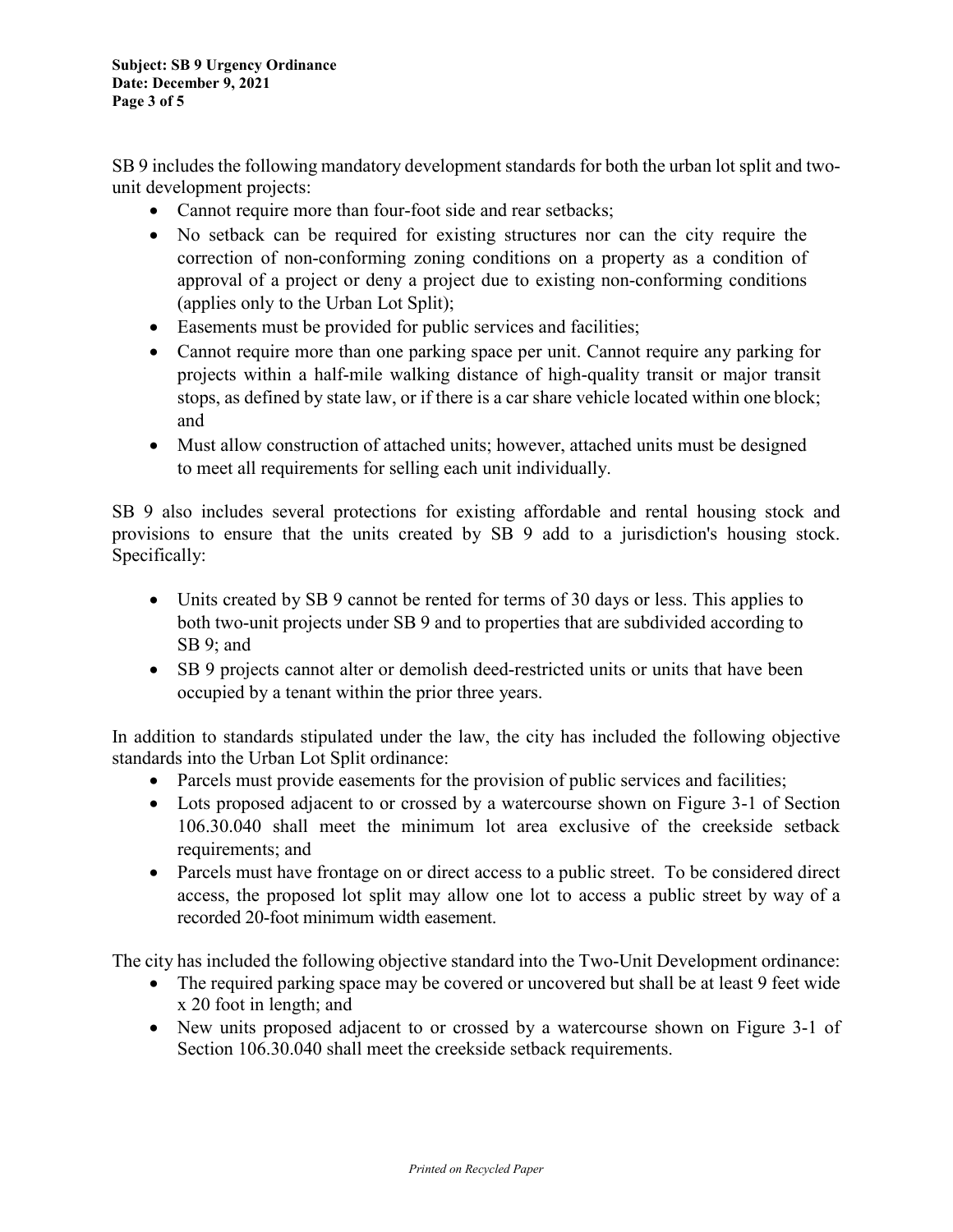It should also be noted the city cannot impose these objective standards if the application of the standards precludes the development of at least two units of 800 square feet each.

## *Application Review*

Both two-unit projects and urban lot splits authorized under SB 9 must be processed ministerially, meaning no public hearing and no review under the California Environmental Quality Act (CEQA). While this is not a significant change for the two-unit developments, it's significantly different from the traditional parcel map processing which requires Planning Commission approval when land is subdivided.

To allow the required ministerial review of land divisions under SB 9, the creation of a new application review process called "Urban Lot Split" has been added to Section 82 of the city's Municipal Code (Attachment 1). The following allowances and restrictions will apply to Urban Lot Split applications:

- Urban Lot Splits will apply to single-family zoned property;
- The lots must be subdivided into two roughly proportional lots. To ensure rough proportionality, SB 9 specifies that one lot cannot be less than 40 percent the size of the other;
- Lots must be at least 1,200 square feet in area;
- Dedication of right-of-way or construction of off-site improvements (such as installation of sidewalk where there is none) are not required; and
- Applicant must sign an affidavit stating that the applicant intends to live on one of the properties as their primary residence for at least three years after the date of the subdivision approval. This requirement does not apply to an urban land trust or qualified non-profit.

To accommodate the allowance for ministerial review of two-unit developments proposed under SB 9, a new application review process called "Two-Unit Development" has been created. Two-Unit Development projects will initially file an application through the Planning Division for site plan review. This process will confirm the proposed SB 9 development meets the criteria of the ordinance prior to the applicant submitting for a building permit. Additionally, this initial review will provide the necessary data needed to track the number of developments under SB 9.

SB 9 provides limited ability for the denial of an SB 9 project. Two-Unit Development projects or Urban Lot Splits that otherwise meet the requirements of SB 9, may be denied only if the Building Official determines it will result in a specific, adverse impact on health and safety and there is no feasible way to mitigate the impact.

### *Application & Development Fees*

Two-Unit Developments will initially be processed through the Planning Division for review of the site plan. The Planning Division will not collect any fee for this review. The development will be required to pay the required fees when the project is submitted to the Building Division for permits. It should also be noted that unlike ADU legislation, which eliminated and reduced many of the impact fees collected on ADU development, SB 9 does not provide the same exemptions.